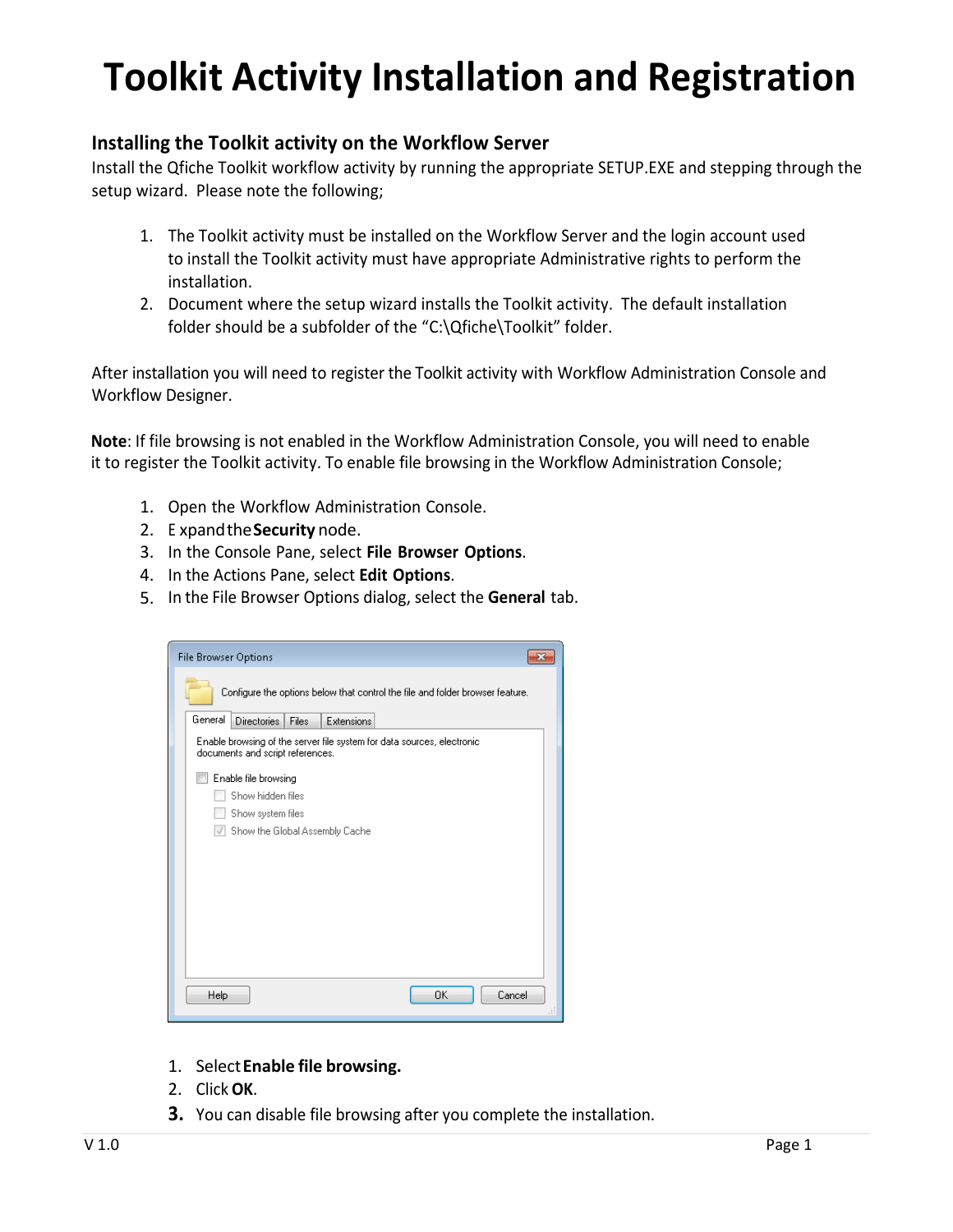## **Registering the Toolkit activity with the Workflow Administration Console**

For the Workflow Server to be able to reference the Toolkit activity, the Workflow Server needs to know the location of the Toolkit activity's assembly (\*.dll) file. The following steps are required to publish and run the Toolkit activity.

- 1. Open the Workflow Administration Console.
- 2. Expand the **Server Configuration** node under the Workflow Server you want to add the custom activity to.
- 3. Selectthe**Custom Activities** node.

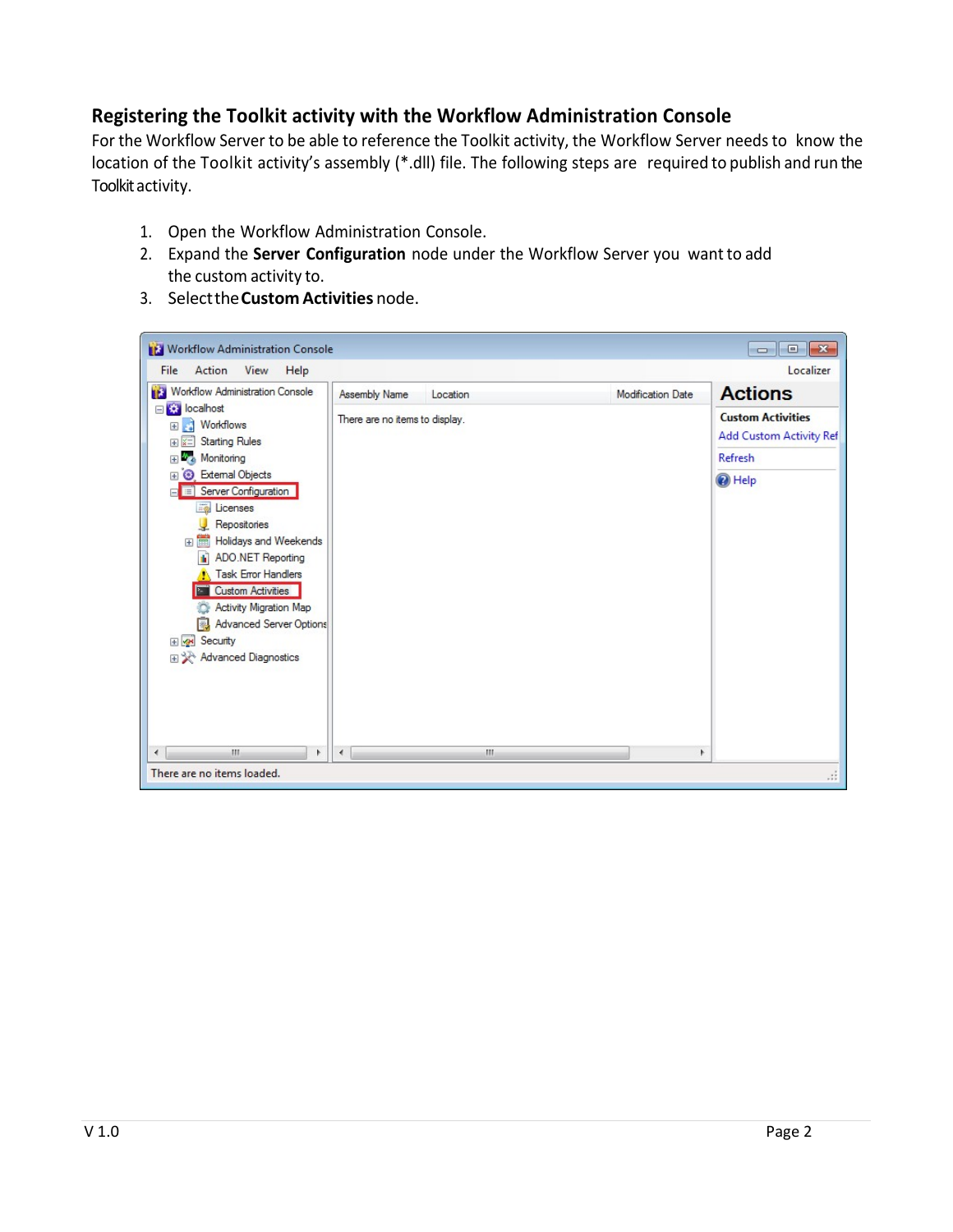4. Inthe**Actions** paneontheright, click**Add Custom Activity Reference**.

| Workflow Administration Console                                                                                                                                                                                                                                                                                                                                                                                                                                                                                                                                            |                                                             |                          | $\Box$ $\mathbf{x}$<br>-                                                                                      |
|----------------------------------------------------------------------------------------------------------------------------------------------------------------------------------------------------------------------------------------------------------------------------------------------------------------------------------------------------------------------------------------------------------------------------------------------------------------------------------------------------------------------------------------------------------------------------|-------------------------------------------------------------|--------------------------|---------------------------------------------------------------------------------------------------------------|
| Action View<br>File<br>Help<br>Workflow Administration Console<br>□ <mark>☆ localhost</mark><br><b>E</b> Workflows<br><b>Starting Rules</b><br>$x=1$<br>$\overline{+}$<br>Monitoring<br>ER MEA<br><b>B</b> External Objects<br>$\overline{+}$<br>Server Configuration<br><b>E</b> Licenses<br>Repositories<br><b>Fig. 3</b> Holidays and Weekends<br>d.<br>ADO.NET Reporting<br><b>Task Error Handlers</b><br><b>Custom Activities</b><br><b>Part</b><br>Activity Migration Map<br>Advanced Server Options<br><b>⊞ ⊗ Security</b><br>田 X <sup>b</sup> Advanced Diagnostics | Assembly Name<br>Location<br>There are no items to display. | <b>Modification Date</b> | Localizer<br><b>Actions</b><br><b>Custom Activities</b><br>Add Custom Activity Reference<br>Refresh<br>@ Help |
| There are no items loaded.                                                                                                                                                                                                                                                                                                                                                                                                                                                                                                                                                 | ш<br>$\blacktriangleleft$                                   | Þ                        | $\sim$                                                                                                        |

5. Inthe **Select Assembly** dialog, browse yourWorkflowServer's filesystem to select the assembly file (\*.dll) for the Toolkit activity.

**Note:** Unless you selected a different folder the Toolkit activity assembly (\*.dll) will be located in the appropriate subfolder of the "C:\Qfiche\Toolkit" folder.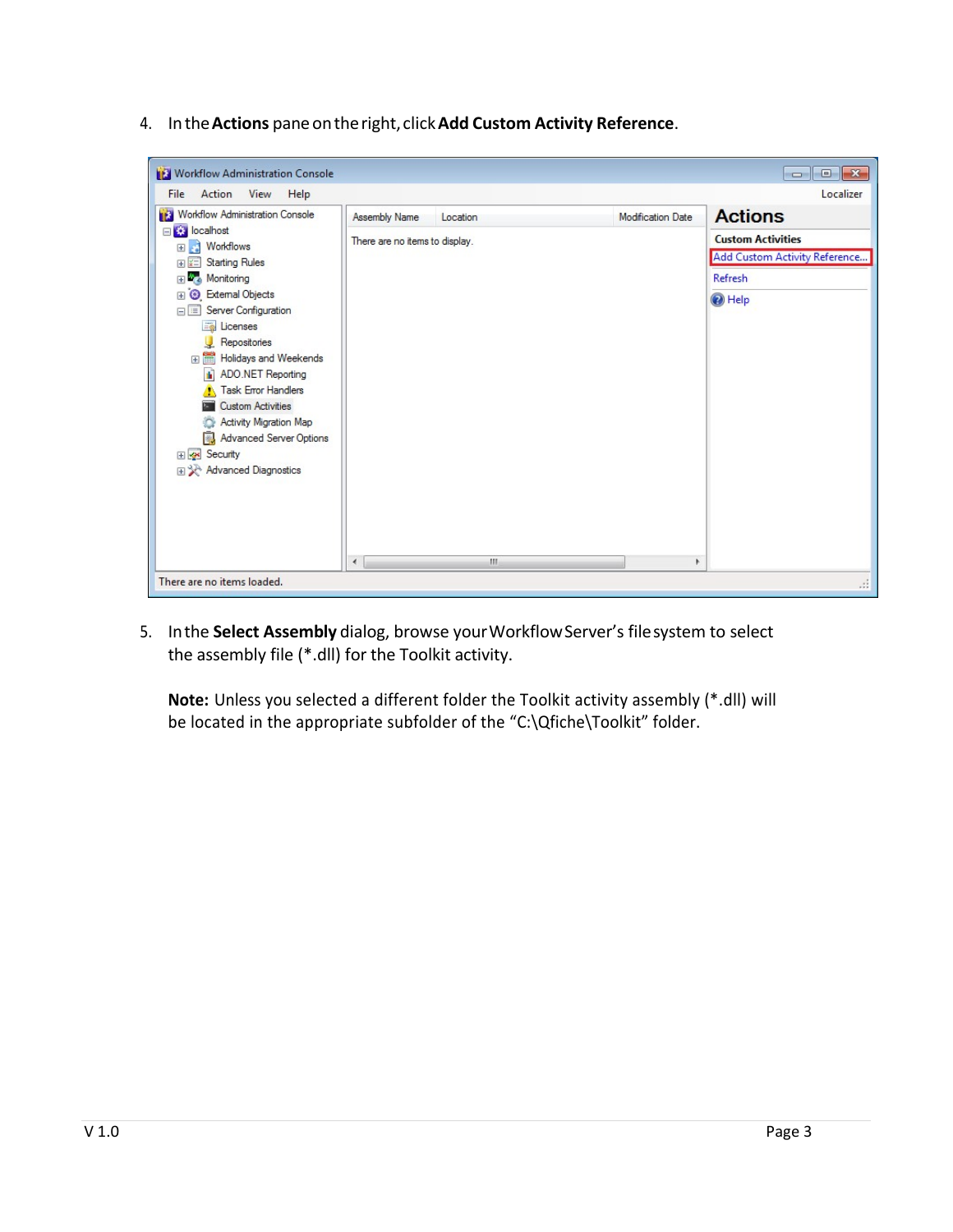#### **Registering the Toolkit activity with the Workflow Designer**

At this point, we are ready to register the Toolkit activity with the Workflow Designer.

- 1. Open the **Workflow Designer**.
- 2. Right‐click the Toolbox Pane.
- 3. Point to **Toolbox,** and select **Add/Remove Activities**.
- 4. In the**Add/Remove Toolbox Activities** dialog, click**Add**.
- 5. Browse to the location of the Toolkit activity assembly file, and click **Open.**
- 6. From the **Loaded Assemblies** box, select the new Toolkit activity.
- 7. Ensure your custom activity is selected in the **Assembly Activities** section.

| <b>Add/Remove Toolbox Activities</b>                                                                                                   |          |          |           | $\mathbf{x}$          |
|----------------------------------------------------------------------------------------------------------------------------------------|----------|----------|-----------|-----------------------|
| Loaded Assemblies:                                                                                                                     |          |          |           |                       |
| Assembly                                                                                                                               | Version  | Location | ▲         | Add                   |
| Start Tracking Versions                                                                                                                | 9.0.0.0  | Local    |           | Remove                |
| <b>RetrieveDocumentProperties</b>                                                                                                      | 9.0.0.0  | Local    | E         |                       |
| Document Export                                                                                                                        | 9.0.0.0  | Local    |           |                       |
| Document Separator                                                                                                                     | 9.0.0.0  | Local    |           |                       |
| WriteXML                                                                                                                               | 9.0.0.0  | Local    | ▼         |                       |
| Assembly Activities:                                                                                                                   |          |          |           |                       |
| Name                                                                                                                                   | Keywords |          |           | Rename                |
| Qfiche Toolkit                                                                                                                         |          |          |           |                       |
|                                                                                                                                        |          |          |           | Keywords              |
|                                                                                                                                        |          |          |           |                       |
| $\blacksquare\hspace{-0.04cm}\blacksquare$ Start Tracking Versions version, version comment, version label (use ; to separate values), |          |          |           |                       |
|                                                                                                                                        |          |          |           | <b>Reset Activity</b> |
|                                                                                                                                        |          |          |           |                       |
|                                                                                                                                        |          |          |           |                       |
|                                                                                                                                        |          |          |           |                       |
|                                                                                                                                        |          |          |           |                       |
|                                                                                                                                        |          |          |           |                       |
|                                                                                                                                        |          |          |           |                       |
|                                                                                                                                        |          |          |           |                       |
|                                                                                                                                        |          |          |           |                       |
|                                                                                                                                        |          |          |           |                       |
|                                                                                                                                        |          |          |           |                       |
|                                                                                                                                        |          |          |           |                       |
|                                                                                                                                        |          |          |           |                       |
| en.<br>$\overline{a}$                                                                                                                  |          |          | k         |                       |
| <b>Help</b>                                                                                                                            |          |          | <b>OK</b> | Cancel                |

- 8. Click **OK.**
- 9. Click **OK** in the **Confirm Changes** prompt.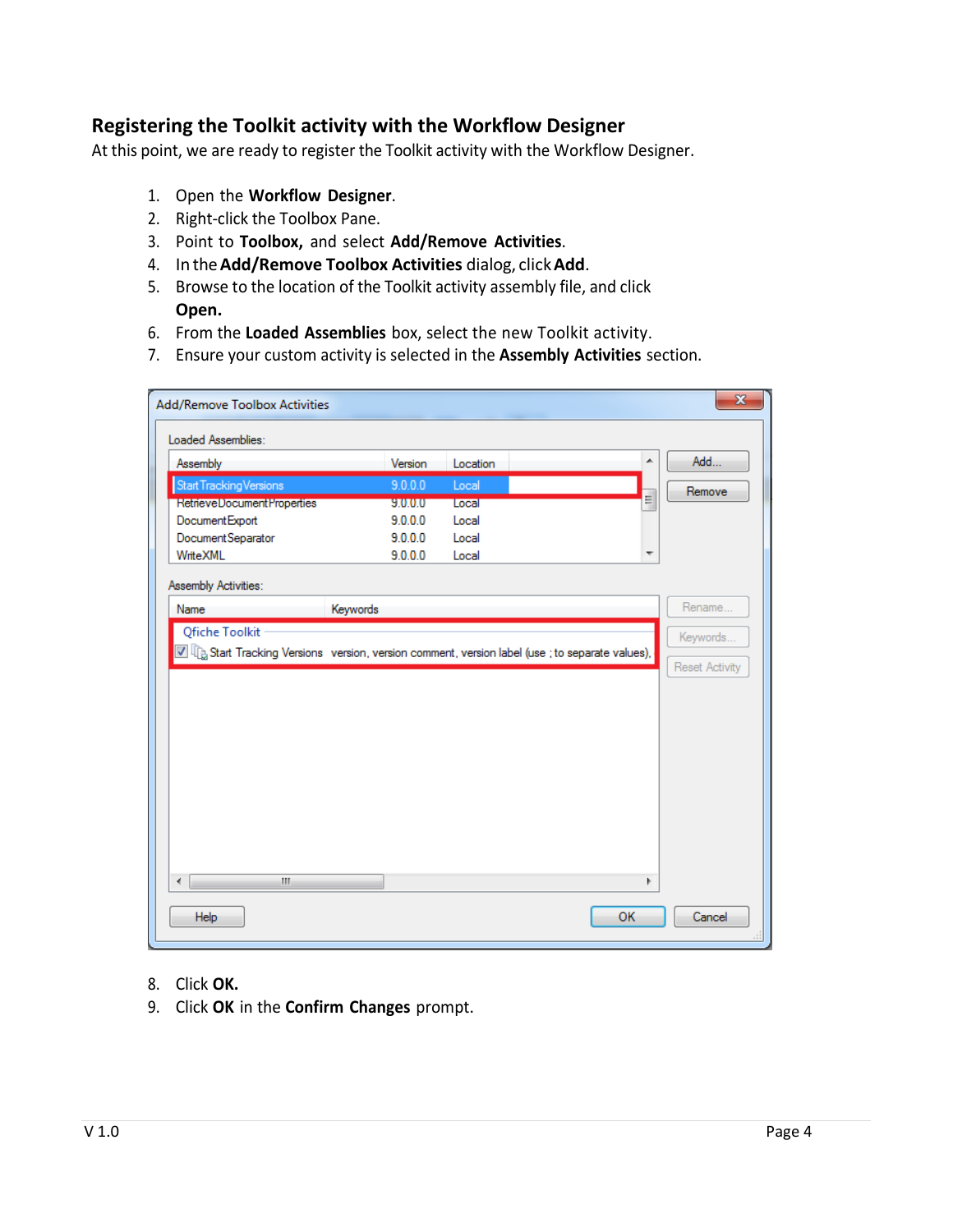10. Your activity will be listed in the Toolbox Pane in the **Qfiche Toolkit** grouping.

| Workflow Designer                                         |                           |                                                      | وادد<br>$\mathbf{x}$                              |
|-----------------------------------------------------------|---------------------------|------------------------------------------------------|---------------------------------------------------|
| Workflow<br>Edit View<br>Tools<br>Help<br>File            |                           |                                                      |                                                   |
|                                                           |                           | $\overline{\phantom{a}}$                             |                                                   |
| <b>Toolbox</b><br>$-4x$<br>Rule Manager<br>Search Results | Error Log Workflow 1      | $\mathbf{v} \triangleleft \triangleright \mathbf{x}$ | Properties<br>$- 1 x$                             |
| ρ                                                         |                           |                                                      | ٠<br><b>Workflow 1</b>                            |
| Create Checkpoint<br>▴                                    |                           |                                                      |                                                   |
| <b>B</b> Invoke Workflow                                  | $\bigodot$                |                                                      | <b>Workflow Name</b>                              |
| Script                                                    |                           |                                                      | <b>Workflow 1</b>                                 |
| SDK Script                                                | Drop                      |                                                      |                                                   |
| Simple Synchronization Sequence                           | <b>Activities</b><br>Here |                                                      | <b>Workflow Description</b>                       |
| Track Tokens                                              |                           |                                                      |                                                   |
| - Business Process                                        |                           |                                                      | A                                                 |
| Associate Entries                                         |                           |                                                      |                                                   |
| <b>Business Process Step</b>                              |                           |                                                      |                                                   |
| <b>OF</b> Update Business Process                         |                           |                                                      | <b>Connection Profiles</b>                        |
| Update Participants                                       |                           |                                                      |                                                   |
| Update Step Due Date                                      |                           |                                                      | Ξ                                                 |
| Update Step Instructions                                  |                           |                                                      | Manage workflow connection profiles               |
| - Integration with SharePoint®                            |                           |                                                      |                                                   |
| <b>Create List Item</b>                                   |                           |                                                      | <b>Business Process Options</b>                   |
| Delete List Item<br>$\equiv$ Laserfiche Forms             |                           |                                                      | Make this workflow a business                     |
| Retrieve Laserfiche Forms Content                         |                           |                                                      | process                                           |
| $\blacksquare$ Ofiche Toolkit                             |                           |                                                      | Allow Laserfiche client applications<br>to:       |
| Document Export                                           |                           |                                                      | Start this business process                       |
| Document Separator                                        |                           |                                                      | Display this business process's                   |
| <b>RA</b> File IO                                         |                           |                                                      | <i>information</i><br>when they are connected to: |
| Query XML Data                                            |                           |                                                      | <select a="" connection="" profile=""></select>   |
| Retrieve Document Properties                              |                           |                                                      | More Options                                      |
| Start Tracking Versions                                   |                           |                                                      |                                                   |
| Write XML<br>÷                                            |                           |                                                      | <b>Input/Output Parameters</b>                    |
| Toolbox   Search   Common Searches                        |                           |                                                      | Input Parameters:                                 |
| Ready                                                     |                           |                                                      | (None)<br><b>Workflow Server: localhost</b>       |
|                                                           |                           |                                                      |                                                   |

- 11. Add the new Toolkit activity to the Designer Pane by **Double‐clicking** on the Toolkit activity or **Dragging and dropping** the Toolkit activity onto the Designer Pane.
- 12. Select your Toolkit activity in the Designer Pane and modify the properties as necessary.
- 13. Publish your workflow.

**Note:** If you downloaded and installed an evaluation copy of the Toolkit activity, the 30 day evaluation period will begin when the Toolkit activity is added to a workflow in the Designer Pane for the first time. If you purchased a license for the Toolkit activity then use the following instructions to register the new license.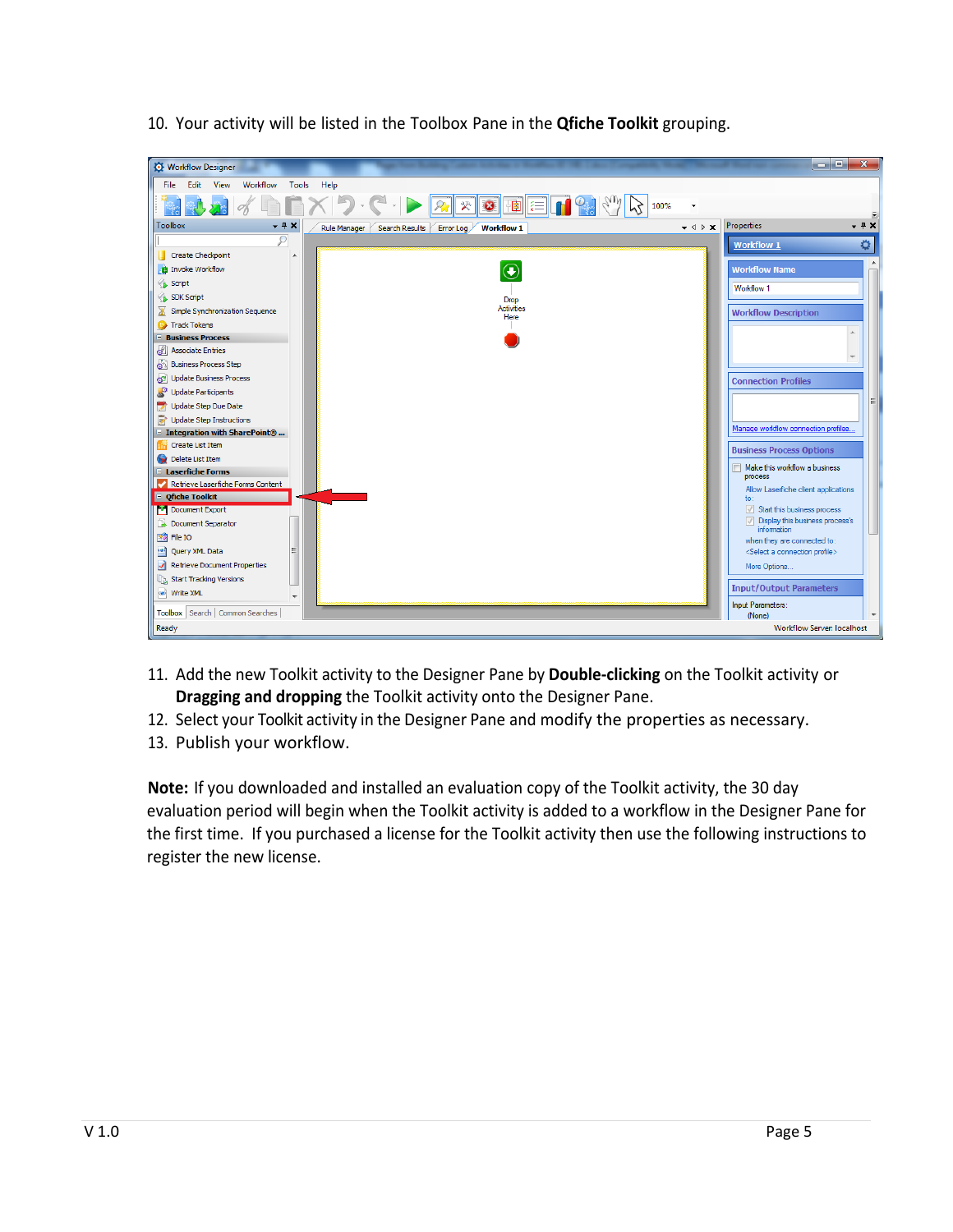## **Registering a new license for a Toolkit activity**

If you have purchased the Toolkit activity you will have received an email containing a license activation code. That new license activation code needs to be registered via the Toolkit activity.

- 1. Open the **Workflow Designer**.
- 2. Open a workflow that contains the Toolkit activity and select that activity to view its properties.
- 3. Select the **License Dialog** property in the Properties Pane to open the license dialog window.

| <b>O</b> Workflow Designer                   |                                                                |                          | $ \Box$ x                                                                    |       |
|----------------------------------------------|----------------------------------------------------------------|--------------------------|------------------------------------------------------------------------------|-------|
| Workflow<br>Tools<br>File Edit View          | Help                                                           |                          |                                                                              |       |
|                                              |                                                                |                          |                                                                              |       |
| <b>Toolbox</b><br>$+ 7 x$                    | Workflow 1 Demo 1 - Write XML And Doc<br>Rule Manager          | $-$ 4 $\triangleright$ X | Properties                                                                   | $-4x$ |
| Search the activities                        |                                                                |                          | <b>Document Export</b>                                                       | ٥     |
| <b>E</b> Frequently Used<br>$\blacktriangle$ |                                                                |                          |                                                                              |       |
| JIN Ofiche Workflow Barcode Reader           |                                                                |                          | <b>Activity Name</b>                                                         |       |
| Document Export                              | A demo of the Export and Write XML custom workflow activities. |                          | Document Export                                                              |       |
| Assign Token Values                          |                                                                |                          |                                                                              |       |
| Track Tokens                                 | Retrieve Field                                                 |                          | <b>Activity Description</b>                                                  |       |
| <b>A</b> Move Entry                          | Values                                                         |                          | A custom workflow activity to export a document                              |       |
| Query Data                                   |                                                                |                          | to a UNC path in the selected format.                                        |       |
| SDK Script                                   | Write XML                                                      |                          |                                                                              |       |
| Retrieve Document Properties                 |                                                                |                          |                                                                              |       |
| <b>File IO</b>                               |                                                                |                          | <b>Export Format</b>                                                         |       |
| <b>Start Tracking Versions</b>               | Document<br>Export                                             |                          | ◯ Text                                                                       |       |
| $\blacksquare$ Routing Activities            |                                                                | E                        |                                                                              |       |
| Route Entry to Folder                        | <b>El ◆ Any Errors?</b>                                        |                          | O Images   TIFF Group IV (B&W only)                                          |       |
| $\frac{25}{20}$ Route Entry to Group         |                                                                |                          | <b>Electronic Document</b>                                                   |       |
| Route Entry to User                          |                                                                |                          |                                                                              |       |
| $E$ Laserfiche Actions                       | <b>⊟ + Error</b>                                               |                          | <b>Export File Name</b>                                                      |       |
| Add Sticky Note                              | <b>El</b> $\bullet$ No Errors                                  |                          | $\boxed{\phantom{1}}$<br>%(Entry Name)                                       |       |
| $T$ Add Text Box                             | Add Sticky Note                                                |                          |                                                                              |       |
| Apply Stamp                                  | <b>D</b> , Move Entry Back To<br><b>B</b> Source Documents     |                          | <b>Export Path</b>                                                           |       |
| Assign Rights                                |                                                                |                          | C:\LF Test Folder\Demo1                                                      |       |
| Attach Electronic Document                   | a, Move Entry Error<br><sup>@</sup> Folder                     |                          |                                                                              |       |
| <sup>1</sup> Create Entry                    |                                                                |                          | <b>License Dialog</b>                                                        |       |
| Delete Annotation                            |                                                                |                          |                                                                              |       |
| X Delete Entry                               |                                                                |                          | Click here to view licensing information for the custom<br>workflow activity |       |
| Delete Shortcuts                             |                                                                |                          |                                                                              |       |
| Toolbox Search Common Searches               |                                                                |                          |                                                                              |       |
| Ready                                        |                                                                |                          | <b>Workflow Server: localhost</b>                                            |       |
|                                              |                                                                |                          |                                                                              |       |